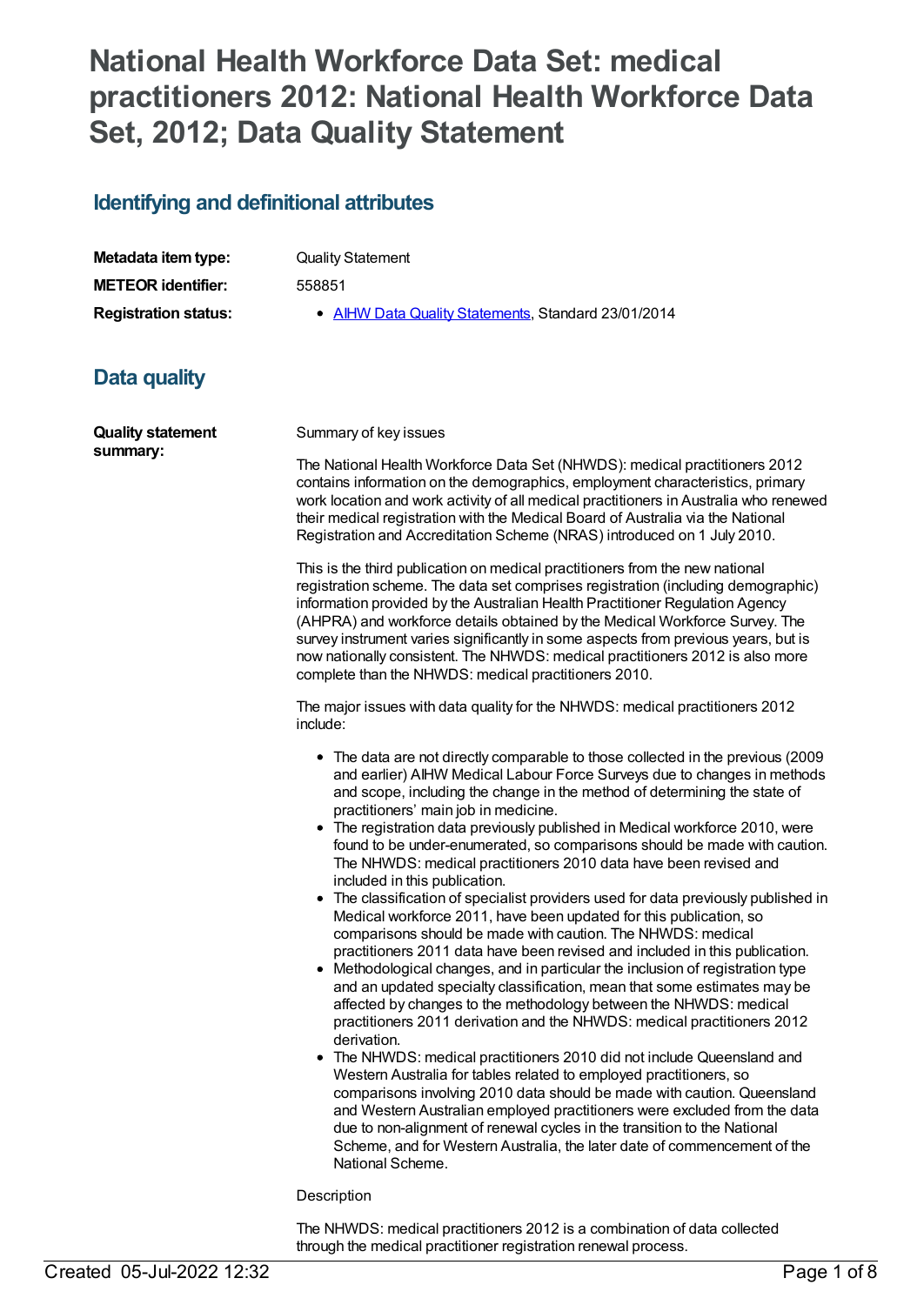Medical practitioners are required to renew their registration with the Medical Board of Australia through the NRAS, either online via the AHPRA website or using a paper form provided by AHPRA. For initial registration, medical practitioners must use a paper form and provide supplementary supporting documentation. Limited and provisional registration renewals are done using paper forms. This information is referred to as 'registration data'. The majority of medical practitioners are due to renew their registrations on 30 September each year. Limited and provisional registration renewals occur on an anniversary basis. This is the anniversary of when the individual practitioner last registered/renewed. Apart from limited and provisional registrations, medical practitioners can renew their registration either online via the AHPRA website or by using a paper form provided by the AHPRA. Data collected at renewal include demographic information such as age, sex and country of birth; and details of health qualification(s) and registration status (see <http://www.medicalboard.gov.au/Registration/Types.aspx> and select link to Registration type and then Registration form).

#### Online surveys

When medical practitioners renew their registration online they are also asked to complete an online version of the Medical Workforce Survey questionnaire. The questionnaire collects information on the employment characteristics, work locations and work activity of medical practitioners (see <http://www.aihw.gov.au/workforce-publications/> and select link to Medical workforce 2012). Limited and provisional registrants—excluding 'limited (public interest - occasional practice)—receive only paper surveys. AHPRA stores both the online registration data and the survey information in separate databases. They then send these two data sets to AIHW, where they are merged into a de-identified national data set.

#### Paper-form surveys

When medical practitioners renew their registration on a paper form they are also asked to complete a paper version of the Medical Workforce Survey questionnaire. The paper registration and survey forms are sent back to AHPRA, where the paper registration forms are scanned and merged with the data obtained from the online process. AHPRA sends the paper survey forms to Health Workforce Australia (HWA) to be scanned into a data set. HWA then sends this data set to AIHW for merging with the online survey forms and registration data, cleansing and adjustment for non-response to form a nationally consistent data set. The final data set is then known as the National Health Workforce Data Set: medical practitioners, containing information sourced from registration data and workforce survey data.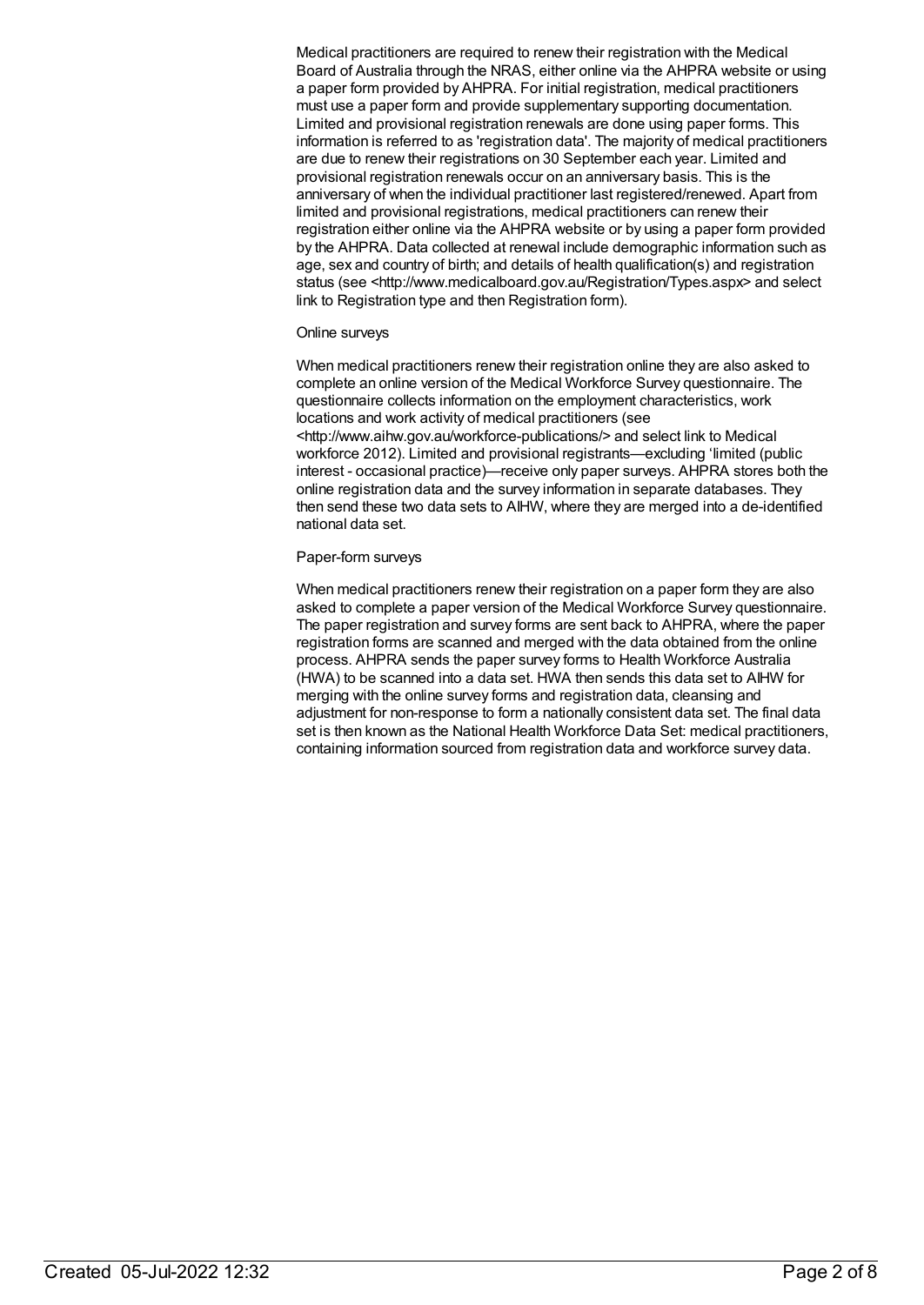| Institutional environment: | The Australian Institute of Health and Welfare (AIHW) is a major national agency set<br>up by the Australian Government under the Australian Institute of Health and<br>Welfare Act 1987 to provide reliable, regular and relevant information and statistics<br>on Australia's health and welfare. It is an independent statutory authority<br>established in 1987, governed by a management board, and accountable to the<br>Australian Parliament through the Health portfolio.<br>The AIHW aims to improve the health and wellbeing of Australians through better                                                                                                                                                                                                                                                                                                                                                                                                                                                                                                                                                                                                                                                        |
|----------------------------|------------------------------------------------------------------------------------------------------------------------------------------------------------------------------------------------------------------------------------------------------------------------------------------------------------------------------------------------------------------------------------------------------------------------------------------------------------------------------------------------------------------------------------------------------------------------------------------------------------------------------------------------------------------------------------------------------------------------------------------------------------------------------------------------------------------------------------------------------------------------------------------------------------------------------------------------------------------------------------------------------------------------------------------------------------------------------------------------------------------------------------------------------------------------------------------------------------------------------|
|                            | health and welfare information and statistics. It collects and reports information on a<br>wide range of topics and issues, ranging from health and welfare expenditure,<br>hospitals, disease and injury, and mental health, to ageing, homelessness,<br>disability and child protection.                                                                                                                                                                                                                                                                                                                                                                                                                                                                                                                                                                                                                                                                                                                                                                                                                                                                                                                                   |
|                            | The Institute also plays a role in developing and maintaining national metadata<br>standards. This work contributes to improving the quality and consistency of<br>national health and welfare statistics. The Institute works closely with governments<br>and non-government organisations to achieve greater adherence to these<br>standards in administrative data collections to promote national consistency and<br>comparability of data and reporting.                                                                                                                                                                                                                                                                                                                                                                                                                                                                                                                                                                                                                                                                                                                                                                |
|                            | One of the main functions of the AIHW is to work with the states and territories to<br>improve the quality of administrative data and, where possible, to compile national<br>datasets based on data from each jurisdiction, to analyse these data sets and to<br>disseminate information and statistics.                                                                                                                                                                                                                                                                                                                                                                                                                                                                                                                                                                                                                                                                                                                                                                                                                                                                                                                    |
|                            | The Australian Institute of Health and Welfare Act 1987, in conjunction with<br>compliance to the Privacy Act 1988 (Cth), ensures that the data collections<br>managed by the AIHW are kept securely and under the strictest conditions with<br>respect to privacy and confidentiality. For further information see the AIHW website<br><http: www.aihw.gov.au="">.</http:>                                                                                                                                                                                                                                                                                                                                                                                                                                                                                                                                                                                                                                                                                                                                                                                                                                                  |
|                            | The AIHW receives registration (including demographic) information on medical<br>practitioners via the mandatory national registration process administered by<br>AHPRA and the voluntary Medical Workforce Survey data collected at the time of<br>registration renewal. The registration and workforce survey data are combined,<br>cleansed and adjusted for non-response to form a national data set known as<br>NHWDS: medical practitioners 2012. AIHW is the data custodian of the NHWDS:<br>medical practitioners 2012.                                                                                                                                                                                                                                                                                                                                                                                                                                                                                                                                                                                                                                                                                              |
| <b>Timeliness:</b>         | The NHWDS: medical practitioners is produced annually from the national<br>registration renewal process, conducted from early August to 30 September each<br>year.                                                                                                                                                                                                                                                                                                                                                                                                                                                                                                                                                                                                                                                                                                                                                                                                                                                                                                                                                                                                                                                           |
|                            | The Medical Workforce Survey will also be collected between 1 July and 30<br>September, as it is administered as part of the registration renewal process. The<br>exceptions to this timetable are in relation to limited and provisional registrations,<br>where registrants are renewed on the anniversary of their commencement. These<br>responses are included with the regular survey respondents.                                                                                                                                                                                                                                                                                                                                                                                                                                                                                                                                                                                                                                                                                                                                                                                                                     |
|                            | Due to significant delays with finalisation of data extraction from the new national<br>registration system, complete and final data were provided to AIHW much later than<br>originally scheduled. Initial data provided needed joint reviews by AHPRA, AIHW<br>and HWA to manage the range of considerations and data quality issues<br>described in this publication. This review process improved data quality, data<br>definitions, metadata and data cleansing and led to improvements in AHPRA's<br>extracting scripts to provide consistency in data exchange specifications. While it<br>delayed the supply of data, it improved the overall quality. AIHW expected to<br>receive both the registration and workforce survey data simultaneously at the end of<br>December 2012. Due to the factors above, the AIHW received complete useable<br>registration and workforce survey data from AHPRA in July 2013. AHPRA have<br>indicated that future data provision is anticipated to be timely and provided six<br>weeks from the close of registration on 30 September. A last-minute delay by HWA<br>in reprocessing paper form data after problems were found also contributed to<br>delaying this publication. |
|                            | Delays in processing and reporting on the earlier NHWDS: medical practitioners<br>2010 and 2011, NHWDS: allied health 2011 and 2012 and NHWDS: nurses and<br>midwives 2011, also contributed to AIHW delays in reporting the 2012 data and                                                                                                                                                                                                                                                                                                                                                                                                                                                                                                                                                                                                                                                                                                                                                                                                                                                                                                                                                                                   |

releasing the Medical Practitioner Workforce 2012 report.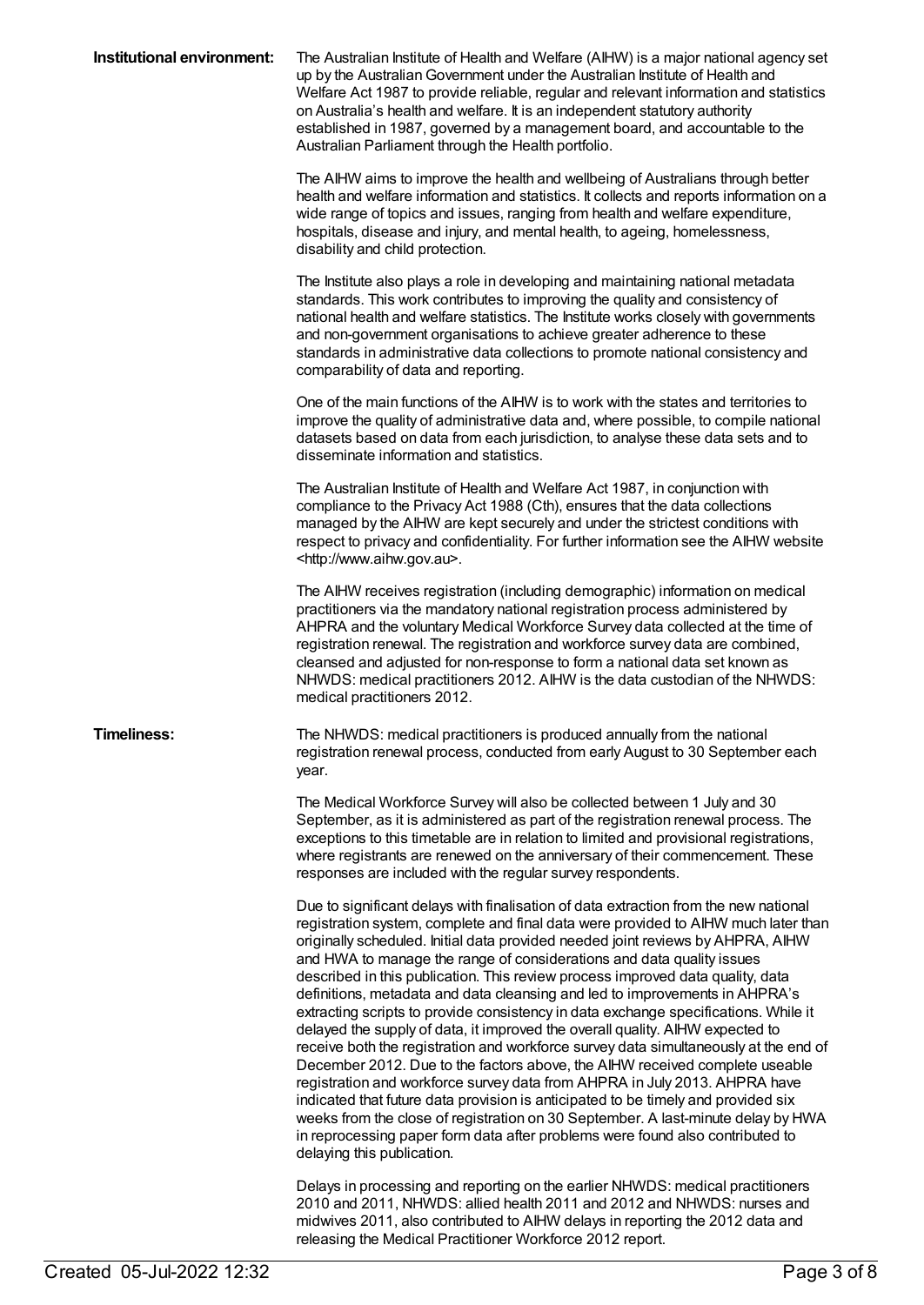| <b>Accessibility:</b> | Results from the NHWDS: medical practitioners 2012 are published in the Medical<br>workforce 2012 report. The report, workforce survey questionnaire, user guide to<br>the data set and additional detailed tables are available on the AIHW website at<br><http: workforce-publications="" www.aihw.gov.au=""></http:> (select link to Medical workforce<br>2012).                                                                                                                                                                                                                                                                                                                                                                                                        |
|-----------------------|----------------------------------------------------------------------------------------------------------------------------------------------------------------------------------------------------------------------------------------------------------------------------------------------------------------------------------------------------------------------------------------------------------------------------------------------------------------------------------------------------------------------------------------------------------------------------------------------------------------------------------------------------------------------------------------------------------------------------------------------------------------------------|
|                       | Users can request data not available online or in reports via the Communications,<br>Media and Marketing Unit on (02) 6244 1032 or via email to <info@aihw.gov.au>.<br/>Requests that take longer than half an hour to compile are charged for on a cost-<br/>recovery basis. Access to the master unit record file may be requested through the<br/><b>AIHW Ethics Committee.</b></info@aihw.gov.au>                                                                                                                                                                                                                                                                                                                                                                      |
| Interpretability:     | Information to aid in the interpretation of the NHWDS: medical practitioners 2012<br>may be found in Appendix A of the Medical Workforce 2012 report. The report is<br>based on this data set. See 'Accessibility' for details.                                                                                                                                                                                                                                                                                                                                                                                                                                                                                                                                            |
| <b>Relevance:</b>     | Scope and coverage                                                                                                                                                                                                                                                                                                                                                                                                                                                                                                                                                                                                                                                                                                                                                         |
|                       | The NHWDS: medical practitioners 2012 contains registration details of all<br>registered medical practitioners in Australia at 30 September 2012.                                                                                                                                                                                                                                                                                                                                                                                                                                                                                                                                                                                                                          |
|                       | Medical practitioners are required by law to be registered with the Medical Board<br>of Australia and must complete the formal registration renewal form(s) to practise in<br>Australia. This is the compulsory component of the renewal process.                                                                                                                                                                                                                                                                                                                                                                                                                                                                                                                          |
|                       | The Medical Workforce Survey is voluntary and only practitioners who are on the<br>register at the time of the survey and required to renew their registration receive a<br>questionnaire for completion. New registrants registering outside the registration<br>renewal period will not receive a survey form. These practitioners will receive a<br>survey form when they renew their registration the following year, during the<br>registration renewal period.                                                                                                                                                                                                                                                                                                       |
| <b>Accuracy:</b>      | Response rates and mode                                                                                                                                                                                                                                                                                                                                                                                                                                                                                                                                                                                                                                                                                                                                                    |
|                       | The NHWDS: medical practitioners 2012 contains registration details of all<br>registered medical practitioners in Australia at 30 September 2012.                                                                                                                                                                                                                                                                                                                                                                                                                                                                                                                                                                                                                          |
|                       | The data set also contains workforce information for registered medical<br>practitioners who completed the Medical Workforce Survey. The overall response<br>rate to the 2012 survey was 90.1%. That is, the number of responses to the survey<br>represented 90.1% of registered medical practitioners. Of these responses, 88.7%<br>completed the 2012 version of the survey online, 0.04% completed the 2011<br>version of the survey online, 10.5% completed the 2012 version of the survey on<br>paper and 0.8% completed the 2011 version of the survey on paper.                                                                                                                                                                                                    |
|                       | Registration data from the NRAS                                                                                                                                                                                                                                                                                                                                                                                                                                                                                                                                                                                                                                                                                                                                            |
|                       | Some data items collected as part of the previous AIHW Medical Labour Force<br>Survey, such as date of birth, sex and specialty of practice, are now data items<br>included as part of the registration and renewal process. However, the data for<br>some of these items are incomplete due to the data being migrated from previous<br>jurisdictional registration systems.                                                                                                                                                                                                                                                                                                                                                                                              |
|                       | There were a number of data items which had incomplete responses. This included<br>small numbers of responses to questions on sex and state and territory of principal<br>practice, which are items used in the survey estimation process. Missing values<br>were imputed for the question about the practitioner's sex. Many medical<br>practitioners who are overseas could not be identified by the registration process<br>and they have been included with practitioners whose state or territory of principal<br>practice could not be determined. Therefore, the missing values cannot be<br>imputed, which affects the weighting method.                                                                                                                           |
|                       | The NRAS allows a medical practitioner to record more than one specialty, with up<br>to seven specialties recorded in 2012. However, the National Law does not require<br>or enable practitioners to identify their primary speciality. In 2012 this was<br>addressed by the addition of a survey question that allowed practitioners to identify<br>a main sub-specialty of practice. However there were a number of issues with<br>respondents making apparent errors in reporting their specialties on the survey<br>form, multiple responses being allowed to the question and the allocation of primary<br>specialties for non- respondents. To address these issues AIHW have allocated a<br>primary specialty based on the survey responses and the recorded set of |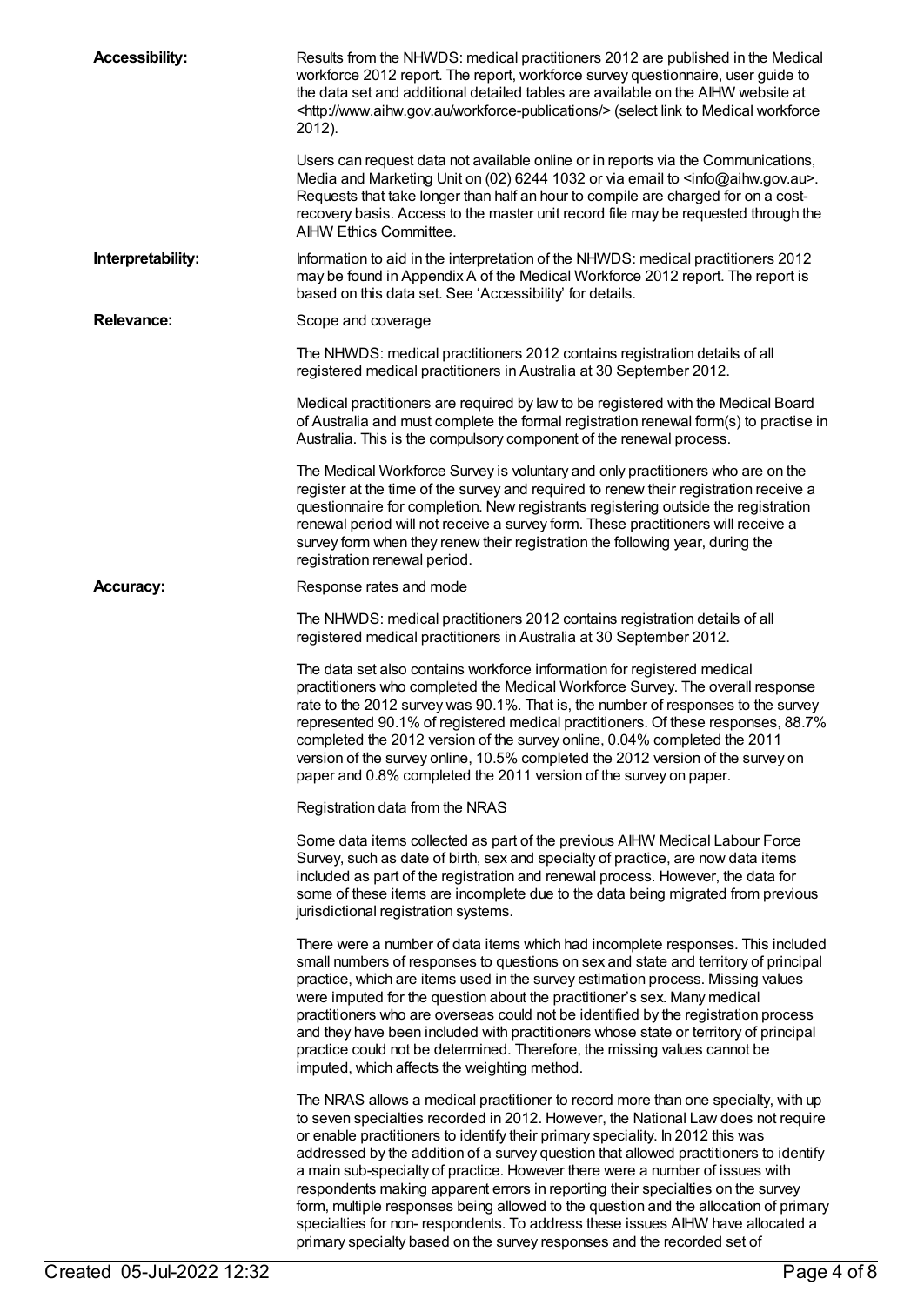specialties held by each medical practitioner.

Some data items such as citizenship and residency status contain only migrated data and, because they are not required for registration purposes, may not be updated.

For a large number of practitioners, country of birth and country of initial qualification data could not be mapped to the Standard Australian Classification of Countries (SACC). These records were coded to 'not stated' or inadequately described. Work continues in the significant task of re-processing qualifications data to provide more structured information. For example, current records may have 'MBBS USyd.' as the practitioner's qualification, with fields for qualifying institution and qualifying country left blank. Similarly, qualifications are not currently categorised as to which are relevant to the profession, so, for example, practitioners registered as both 'physiotherapists' and 'medical practitioners' will have both sets of qualifications on the database, with no structured way to extract date of first qualification or country of first qualification for the registration in question. In 2012 this was addressed by the addition of a survey question that allowed practitioners to identify a country of first medical qualification and a country of first specialist qualification. This report includes data from the responses to these survey questions.

A small number of invalid values and formats for date of birth and year of initial qualification appeared in the registration data collected by the NRAS (for example, system-generated dates such as 1 January 1900).

#### Workforce Survey 2012 sample

All registered medical practitioners are provided a form upon renewal of their registration each year. Some initial registrants may not receive a survey if they are not required to renew within the target period.

#### Workforce Survey 2012 design

In 2012, the online survey questionnaire did not include electronic sequencing of questions to automatically guide the respondent to the next appropriate question based on previous responses. This resulted in a number of inconsistent responses. For instance, respondents not correctly following the sequencing instructions for the employment questions may be assigned to an incorrect workforce status or not assigned a status, due to incomplete data.

The order of the response categories for the 'reason not working in medicine in Australia' question appears to be an issue. The question offers the response option 'retired from regular work' after 'not working in paid employment at all', which may not be logical as practitioners may be retired but still work irregularly (for example, as an occasional locum). On this basis, the response option 'retired from regular work' should appear before 'not working in paid employment at all'. The issue with the order in the 2012 survey questionnaire is that it may lead to an undercount of those retired from regular work and an over-representation of those not working in paid employment.

Variation between the online and paper surveys has provided additional data quality issues for a number of questions. For example, 'state of main job' included the category 'other territories' on the paper form while the same response category in the online form was simply labelled 'other'. The data showed a large number in the 'other' category captured in the online method, which was not similarly found in the paper responses. In addition, 'state/territory of principal practice' and residence data items do not include the categories 'other territories' or 'other'.

Inconsistencies between workforce survey and registration data

There were a number of inconsistencies between the data sourced from the NRAS and the workforce survey data.

In the survey, a number of medical practitioners self-reported the principal area in their main job as 'specialist' but had no accredited specialty in their registration details or were accredited as general practitioners only. A number of these practitioners were found upon closer inspection to have overseas specialist qualifications with limited registration status and also to have answered 'specialistin-training' questions. Under the National Law, specialist registration is available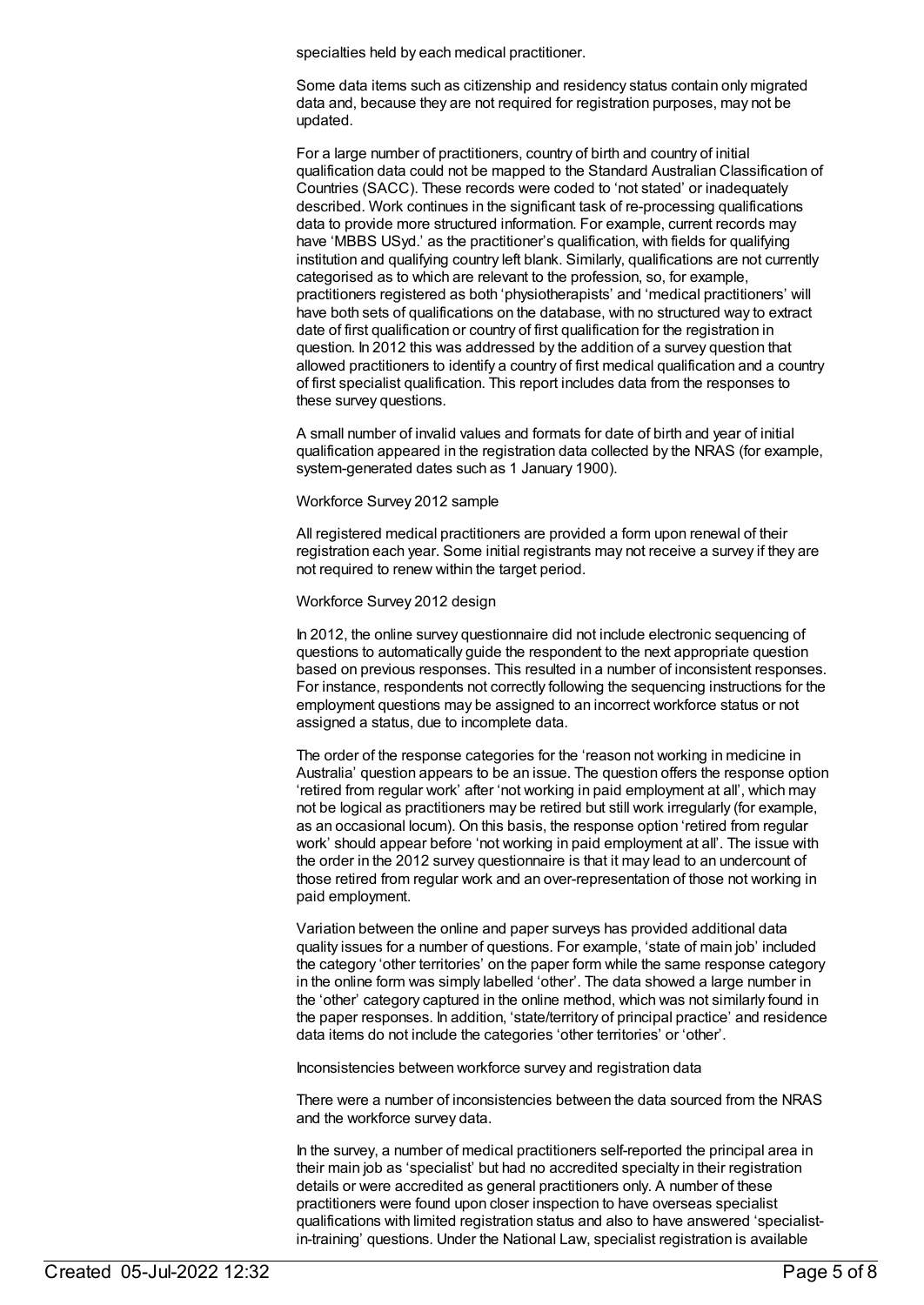only to medical practitioners who have been assessed by an Australian Medical Council accredited specialist college as being eligible for fellowship. Fellowship is not a pre-requisite for specialist registration. The Ministerial Council has approved a list of specialties, fields of specialty practice and specialist titles.

The 'location of principal practice' recorded in the registration data was often different from the corresponding details of practitioners' main job as self-reported in the survey. Given that 14.4% more medical practitioners have the Northern Territory as their state of main job in the week before the survey than have it as their principal practice location on the AHPRA database, this probably reflects temporary movement.

The decision was therefore taken to use a derived location based firstly on 'main job' information, then on 'principal practice location' if the main job location was missing, and subsequently on residential address if the principal practice location was also missing. This derived state/territory of main job is used in all tables except where otherwise stated. As a consequence of this methodology, medical practitioners who were working overseas but maintained an Australian contact address have been allocated in state tables to the state where that contact address was, though the majority of them remained classified as 'overseas'.

For generating weights, the principal state was derived using principal practice location, residential address and main job location, in that order.

Structure and format of data items

Due to unstructured data entry formats, a number of items in the NHWDS: medical practitioners 2012 which required a numeric value contained text string responses. Where possible, these were recoded to the appropriate numeric value, but this was not possible in all instances. For example, for a number of records, 'postcode of principal practice' contained values other than valid post codes, such as text strings and overseas postal identifiers. Conversely, 'suburb of main job' information often contained invalid suburb names, 4-digit codes resembling postcodes and even complete street addresses. These issues are complicated where people reported inconsistent combinations of working in particular Australian states, postcodes similar to Australian postcodes, and suburbs that were clearly not in Australia—for example, in Auckland, New Zealand. Where state and postcode information did not agree, the suburb was used to look up a postcode and this was used to decide which of the two were more likely to be correct. Overseas locations had their postcode manually set to 9998 for statistical purposes. **Coherence:** Workforce Survey 2012—coherence with previous data

> AIHW published Medical workforce 2010 on 28 March 2012, which was the first release of data derived from the new NRAS. Medical workforce 2011 was published on 23 January 2013.

Previously published data for 2011 and 2010 included provisional registrants in the benchmarks as they were not separately weighted or identified in analysis. As a result, growth between 2011 and 2012 is understated by the order of 3.6%. There were very few other changes between the Medical Workforce Survey data for 2011 and 2012 so data are considered comparable.

There were many issues with the 2010 survey data, especially multiple supplies and revisions to the scope of data as well as the lack of data from Queensland and Western Australia. Queensland and Western Australia were consequently removed from the workforce tables in the 2010 publication.

Due to the above issues, this publication makes only minimal comparisons between the 2010 and later data.

Medical labour force data published by the AIHW before the establishment of the NRAS was the result of collated jurisdiction-level occupation-specific surveys. The Medical Workforce Survey from 2010 to 2012, collect similar data items to the 2009 and earlier surveys; however, the survey methodology has changed, as has the method of obtaining benchmark data on which the numbers of total registrations are based. With the establishment of AHPRA there is one source of benchmark data instead of eight and there is less chance of inconsistency between jurisdictions and years in the scope of benchmark data.

The scope and coverage of the Medical Workforce Surveys from 2010 to 2012 are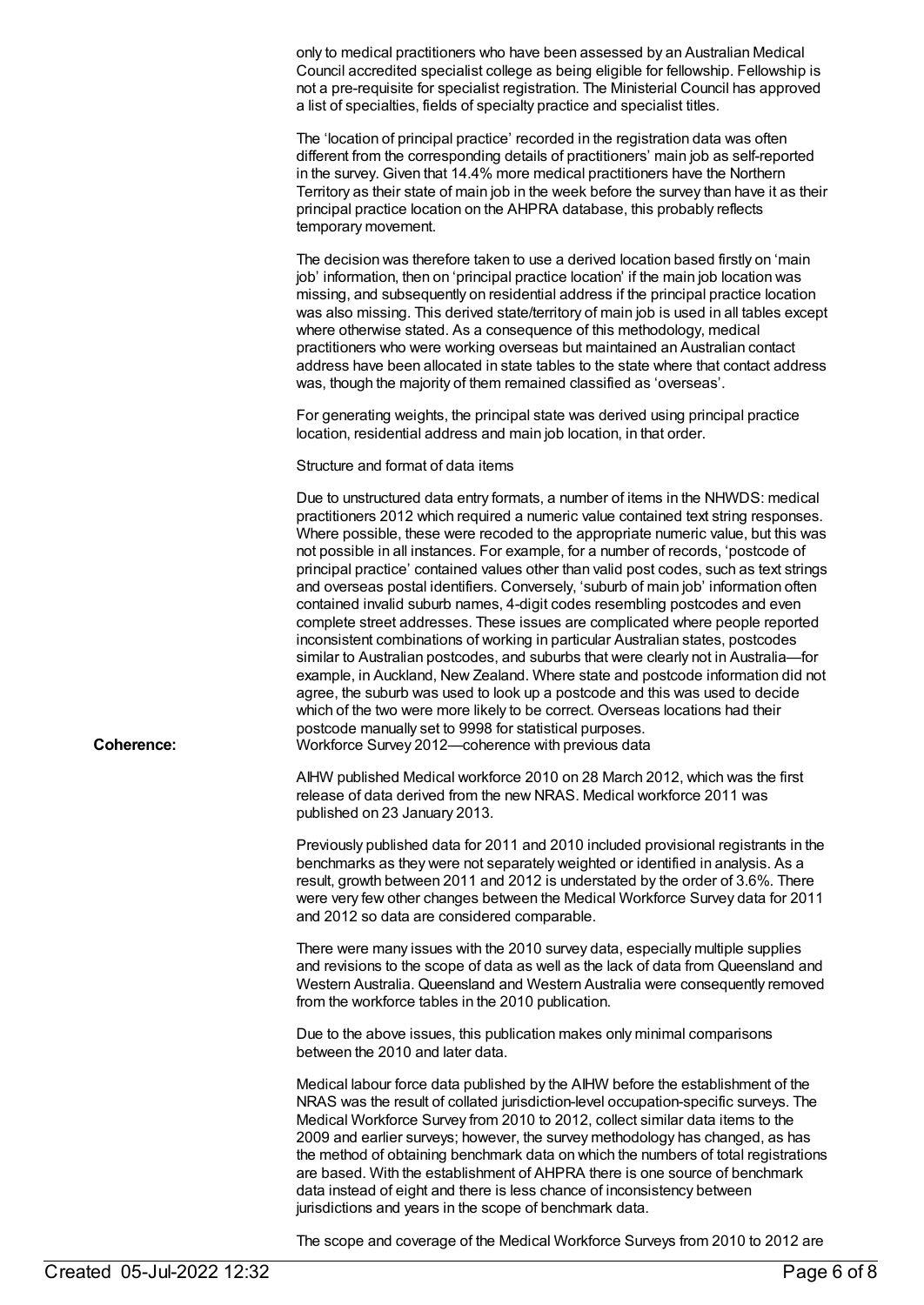also different to that of the previous surveys because in some jurisdictions not all types of registered medical practitioners were sent a survey form.

Date of birth, country of initial qualification, specialty of practice and sex are some data items previously collected by the AIHW Medical Labour Force Survey, but now collected by the NRAS. However, data for some of these items are either incomplete or inaccurate (see 'Accuracy').

Speciality of practice, from 2010 to 2012, was extracted at the time of registration renewal by the NRAS from their database of legally recognised specialties. Before 2010, main specialty of practice information was self-reported from a set of statistical categories by registered medical practitioners in the AIHW Medical Labour Force Survey.

However, the NRAS does not identify main specialty. There have also been significant changes in the classification of categories of specialty of practice used in the NHWDS: medical practitioners from 2010 to 2012 compared with that used in the previous AIHW Medical Labour Force Survey reports. There are 84 valid legally-defined specialties and subspecialties in the NHWDS: medical practitioners, (for example: 'cardiologist (physician)' and 'general practice'), while there were over 50 specialties published in the previous AIHW Medical Labour Force Survey reports.

A new question was included in the 2012 survey to allow a primary specialty to be derived at the detailed level. Primary specialties in the 2010 and 2011 were derived using their recorded specialties and information from the AIHW Medical Labour Force Survey 2009.

Thus, comparison of 2012 specialty data with results from earlier surveys should be treated with caution.

Some jurisdictions collected temporary resident status but temporary resident status was not collected on a national basis before 2010 in the AIHW Medical Labour Force Survey. Visa category number was not collected in prior years.

The three employment-related questions in the Medical Workforce Survey 2010 to 2012 questionnaire are nationally consistent. This is an improvement on the previous AIHW Medical Labour Force Survey where the questionnaire varied across jurisdictions, including the questions and definitions of data items collected. However, the redesigned question on working status no longer includes in its explanation of 'working in medicine' a description of work activity/hours; that is 'worked for a total of one hour or more last week in a job or business (including own business) for pay, commission, payment in kind or profit; or hours usually worked but away from work on leave, or rostered off last week'. Inclusion of this additional explanation may have avoided confusion for medical practitioners who worked in medicine during the survey reference week but in a voluntary capacity.

A change in the response options for the question about 'principal area of main job in medicine', from 'GP/primary care practitioner' before 2010 to 'general practitioner' may have impacts on the comparability of these responses over time, and time-series data should be used with caution. This may have led to the observed increase in responses in the 'other clinician' category.

In 2011 the online question about 'principal area of main job in medicine' included the term 'hospital non-specialist (salaried)' as a response category while the paper form included the term 'hospital non-specialist'. In 2012 only the term 'hospital nonspecialist' was used on both forms. This may also have led to the observed increase in responses in the 'other clinician' category in 2011.

Work setting response categories in the current survey are similar to those before 2010. The current categories are more detailed and directed towards service provision; for example, there are three categories of private practice ('solo', 'group' and 'locum') compared with only one available before 2010. While in 2010 and 2011 the survey form provided a distinction between 'outpatient' and 'other hospital' settings, the 2012 question includes only 'hospital' as a response category. In 2012, further information on hospital work settings was collected as part of the sector question where a more detailed split was included.

Response options for the 'hours worked by sector' question were restricted in 2012 to clinical hours only, whereas the equivalent question in 2011 was a split by total